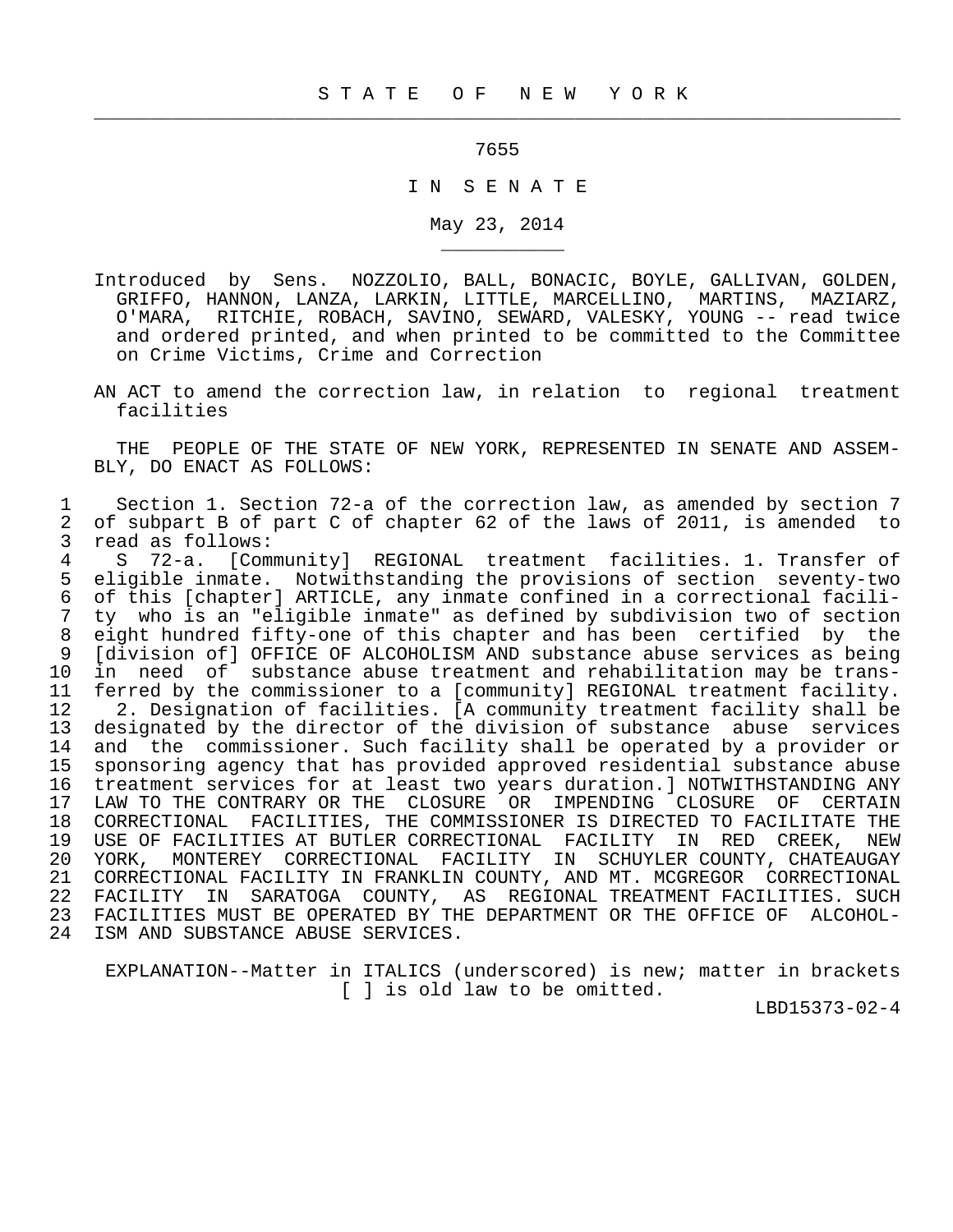1 3. Operating standards. The commissioner, after consultation with the<br>2 [director] COMMISSIONER of the [division of] OFFICE OF ALCOHOLISM AND 2 [director] COMMISSIONER of the [division of] OFFICE OF ALCOHOLISM AND<br>3 substance abuse services, shall promulgate rules and regulations which 3 substance abuse services, shall promulgate rules and regulations which<br>4 provide for minimum standards of operation, including but not limited to 4 provide for minimum standards of operation, including but not limited to<br>5 the following: 5 the following:<br>6 (a) provisi 6 (a) provision for adequate security and protection of the surrounding 7 community;<br>8 (b) adeq 8 (b) adequate physical plant standards;<br>9 (c) provisions for adequate program s 9 (c) provisions for adequate program services, staffing, and record<br>10 keeping; and 10 keeping; and<br>11 (d) provis: 11 (d) provision for the general welfare of the inmates.<br>12 4. Community supervision. The department shall 12 4. Community supervision. The department shall provide for the 13 provision of community supervision services. All inmates residing in a<br>14 [community] REGIONAL treatment facility shall be assigned to parole 14 [community] REGIONAL treatment facility shall be assigned to parole 15 officers for supervision. Such parole officers shall be responsible for<br>16 providing such supervision. 16 providing such supervision.<br>17 5. Reports. The departme 17 5. Reports. The department and the [division of] OFFICE OF ALCOHOLISM<br>18 AND substance abuse services shall jointly issue quarterly reports 18 AND substance abuse services shall jointly issue quarterly reports<br>19 including a description of those facilities that have been designated as 19 including a description of those facilities that have been designated as<br>20 [community] REGIONAL treatment facilities, the number of inmates 20 [community] REGIONAL treatment facilities, the number of inmates 21 confined in each facility, a description of the programs within each<br>22 facility, and the number of absconders, if any, as well as the nature 22 facility, and the number of absconders, if any, as well as the nature<br>23 and number of re-arrests, if any, during the individual's period of 23 and number of re-arrests, if any, during the individual's period of<br>24 community supervision. Copies of such reports, as well as copies of any 24 community supervision. Copies of such reports, as well as copies of any<br>25 inspection report issued by the department or the commission of inspection report issued by the department or the commission of 26 correction shall be sent to the director of the budget, the chairman of<br>27 the senate finance committee, the chairman of the senate crime VICTIMS, 27 the senate finance committee, the chairman of the senate crime VICTIMS,<br>28 CRIME and correction committee, THE CHAIRMAN OF THE SENATE CODES COMMIT-28 CRIME and correction committee, THE CHAIRMAN OF THE SENATE CODES COMMIT-<br>29 TEE, the chairman of the assembly ways and means committee and the 29 TEE, the chairman of the assembly ways and means committee and the 2008 chairman of the assembly committee on codes. 30 chairman of the assembly committee on codes.<br>31 6. Reimbursement. (a) [The] IF THE AFOREME 31 6. Reimbursement. (a) [The] IF THE AFOREMENTIONED REGIONAL TREATMENT<br>32 FACILITIES ARE OPERATED BY THE commissioner, THE COMMISSIONER in consul-32 FACILITIES ARE OPERATED BY THE commissioner, THE COMMISSIONER in consul-<br>33 tation with the [director] COMMISSIONER of the [division of] OFFICE OF 33 tation with the [director] COMMISSIONER of the [division of] OFFICE OF 34 ALCOHOLISM AND substance abuse services, shall enter into an agreement<br>35 with the [division of] OFFICE OF ALCOHOLISM AND substance abuse services 35 with the [division of] OFFICE OF ALCOHOLISM AND substance abuse services 36 whereby the [division of] OFFICE OF ALCOHOLISM AND substance abuse 37 services will contract with [community] treatment PROVIDERS TO BE<br>38 LOCATED AT THE facilities for provision of services pursuant to this 38 LOCATED AT THE facilities for provision of services pursuant to this<br>39 section [within amounts made available by the department]. Each contract 39 section [within amounts made available by the department]. Each contract<br>40 shall provide for frequent visitation, inspection of the facility, and 40 shall provide for frequent visitation, inspection of the facility, and<br>41 enforcement of the minimum standards and shall authorize the supervision 41 enforcement of the minimum standards and shall authorize the supervision<br>42 of inmates residing in a community treatment facility by parole offi-42 of inmates residing in a community treatment facility by parole offi-<br>43 cers. 43 cers.<br>44 (b) 44 (b) The commissioner shall promulgate rules and regulations specifying<br>45 those costs related to the general operation of community treatment those costs related to the general operation of community treatment 46 facilities that shall be eligible for reimbursement. Such eligible<br>47 costs shall not include debt service, whether principal or interest, or 47 costs shall not include debt service, whether principal or interest, or<br>48 costs for which state or federal aid or reimbursement is otherwise 48 costs for which state or federal aid or reimbursement is otherwise<br>49 available. Such rules and regulations shall be subject to the approval

49 available. Such rules and regulations shall be subject to the approval<br>50 of the director of the budget. 50 of the director of the budget.<br>51 (c) The department shall 51 (c) The department shall not contract for provision of services to<br>52 more than [fifty] TWO HUNDRED FIFTY inmates at any one facility. 52 more than [fifty] TWO HUNDRED FIFTY inmates at any one facility.<br>53 (d) At least thirty days prior to final approval of any such c

53 (d) At least thirty days prior to final approval of any such contract,<br>54 a copy of the proposed contract shall be sent to the director of the 54 a copy of the proposed contract shall be sent to the director of the<br>55 budget, the chairman of the senate finance committee, the chairman of 55 budget, the chairman of the senate finance committee, the chairman of<br>56 the senate crime VICTIMS, CRIME and correction committee, THE CHAIRMAN the senate crime VICTIMS, CRIME and correction committee,